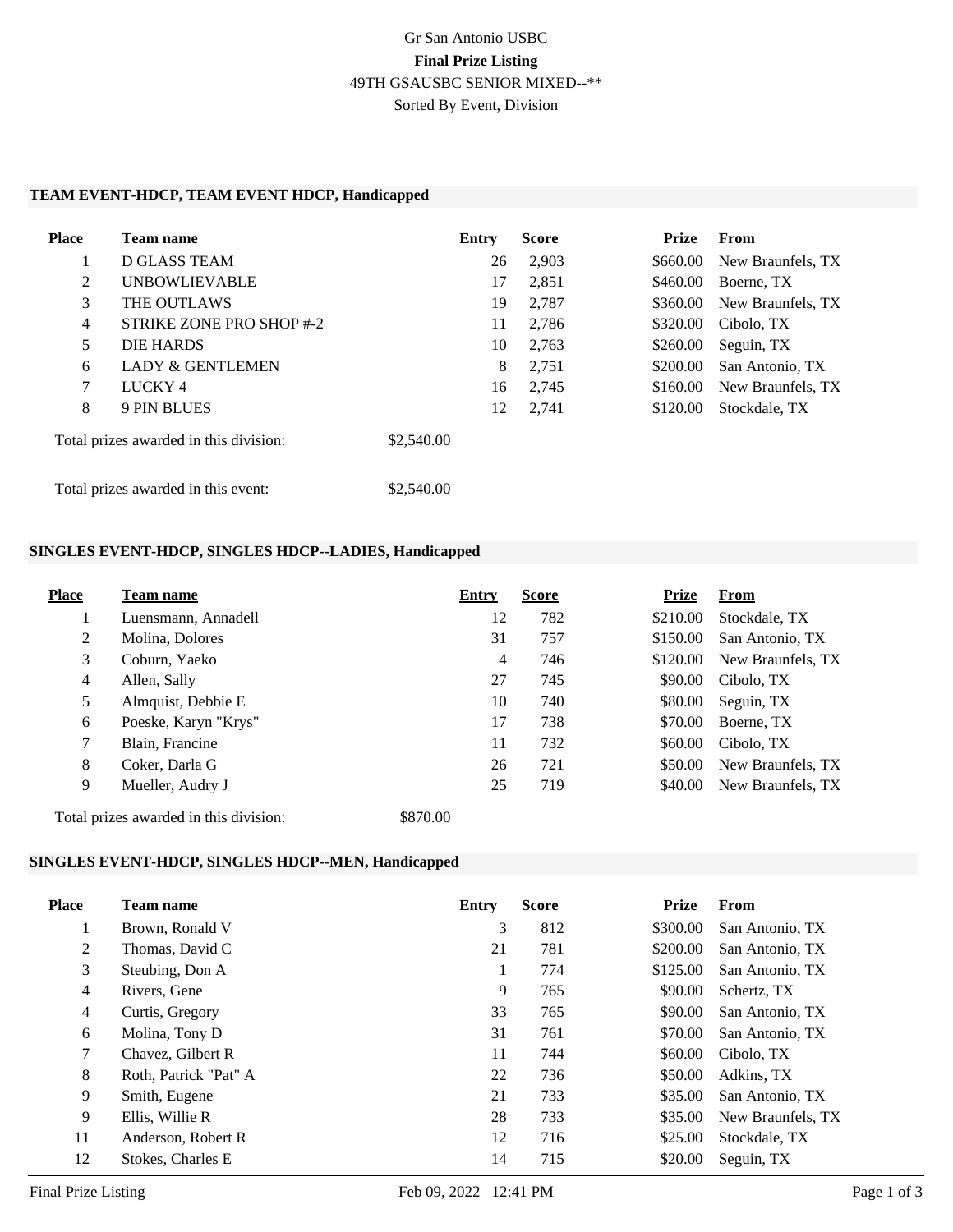# Gr San Antonio USBC **Final Prize Listing** 49TH GSAUSBC SENIOR MIXED--\*\*

Sorted By Event, Division

| Total prizes awarded in this division: | \$1,100.00 |
|----------------------------------------|------------|
| Total prizes awarded in this event:    | \$1,970.00 |

## **ALL EVENTS-HDCP, ALL EVENTS -HDCP--MEN, Handicapped**

| <b>Place</b>   | Team name             | Entry | <b>Score</b> | <b>Prize</b> | From              |
|----------------|-----------------------|-------|--------------|--------------|-------------------|
|                | Thomas, David C       | 21    | 1,530        | \$100.00     | San Antonio, TX   |
| 2              | Jarratt, Arnold L     | 26    | 1,502        | \$60.00      | New Braunfels, TX |
| 3              | Stiff, Timothy M      | 16    | 1,476        | \$50.00      | New Braunfels, TX |
| $\overline{4}$ | Steubing, Don A       |       | 1,473        | \$40.00      | San Antonio, TX   |
| 5              | Molina, Tony D        | 31    | 1,461        | \$35.00      | San Antonio, TX   |
| 6              | Phongsavane, Brandon  | 8     | 1,459        | \$25.00      | San Antonio, TX   |
| $\tau$         | Brown, Ronald V       | 3     | 1,456        | \$20.00      | San Antonio, TX   |
| 8              | Curtis, Gregory       | 33    | 1,437        | \$17.00      | San Antonio, TX   |
| 9              | Roth, Patrick "Pat" A | 22    | 1,435        | \$15.00      | Adkins, TX        |
| 10             | Schmidt, David C      | 13    | 1,418        | \$12.00      | New Braunfels, TX |
| 11             | Chavez, Gilbert R     | 11    | 1,395        | \$10.00      | Cibolo, TX        |

Total prizes awarded in this division: \$384.00

## **ALL EVENTS-HDCP, ALL EVENTS-WOMEN, Handicapped**

| Place          | Team name                              | Entry    | <b>Score</b> | Prize   | From              |
|----------------|----------------------------------------|----------|--------------|---------|-------------------|
| 1              | Luensmann, Annadell                    | 12       | 1,510        | \$80.00 | Stockdale, TX     |
| 2              | Almquist, Debbie E                     | 10       | 1,491        | \$50.00 | Seguin, TX        |
| 3              | Poeske, Karyn "Krys"                   | 17       | 1,465        | \$45.00 | Boerne, TX        |
| $\overline{4}$ | Thivierge, Janice L                    | 10       | 1,429        | \$40.00 | Seguin, TX        |
| 5              | Blain, Francine                        | 11       | 1,421        | \$25.00 | Cibolo, TX        |
| 5              | Pizzini, Sandra R                      | 17       | 1,421        | \$25.00 | Boerne, TX        |
| 7              | Coker, Darla G                         | 26       | 1,419        | \$15.00 | New Braunfels, TX |
| 8              | Miller-Hamilton, Jewell "Sassy         | 36       | 1,408        | \$10.00 | San Antonio, TX   |
| 9              | Maynard, Charlotte                     | 34       | 1,407        | \$5.00  | Seguin, TX        |
|                | Total prizes awarded in this division: | \$295.00 |              |         |                   |
|                | Total prizes awarded in this event:    | \$679.00 |              |         |                   |

#### **ALL EVENTS-SCRATCH, ALL EVENTS SCRATCH MEN, Scratch**

| <b>Place</b> | <b>Team name</b>                       | Entry   | <b>Score</b> | Prize | From                |  |
|--------------|----------------------------------------|---------|--------------|-------|---------------------|--|
|              | Roth. Patrick "Pat" A                  |         | 22 1.399     |       | $$50.00$ Adkins, TX |  |
|              | Total prizes awarded in this division: | \$50.00 |              |       |                     |  |

**Place Team name Entry Score Prize From**

## **ALL EVENTS-SCRATCH, ALL EVENTS-SCRATCH WOMEN, Scratch**